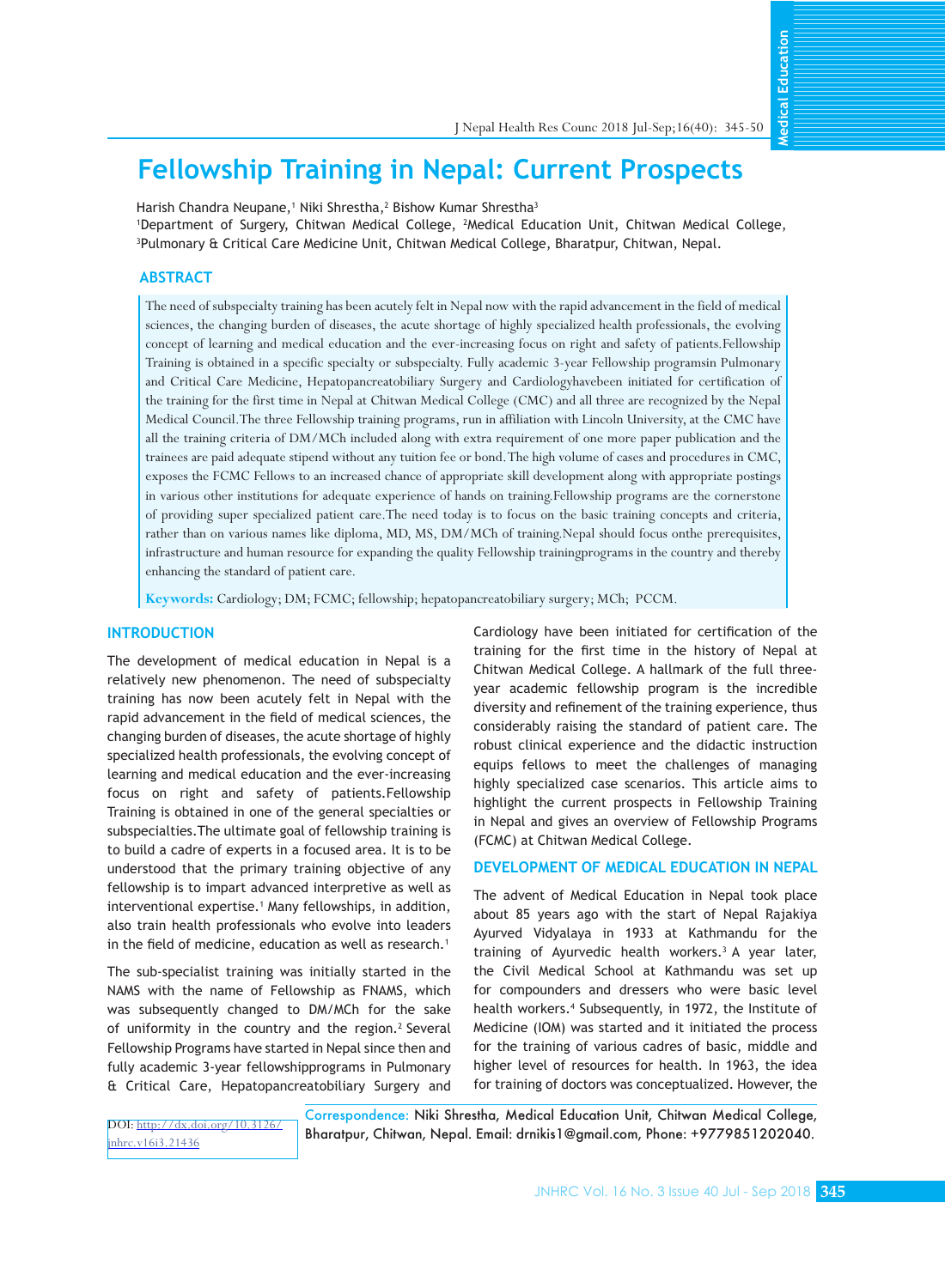#### Fellowship Training in Nepal: Current Prospects

program for MBBS doctors within the country started at a later phase; the Course eventually started with a lot of planning and forethought and was system - based, community oriented and with integrated model of teaching. The MBBS doctors' training started in 1978.<sup>4</sup>

Earlier in the past, medical doctors after graduation, were expected to practice independently with or without having some experience in health institutions. However, with the evolving concept of learning and medical education, increasing scope and diversity of medical sciences and the ever-increasing focus on right and safety of patients, such independent practice for any medical graduate was deemed inadequate.<sup>5</sup> The need of structured residency program for medical training was acutely felt with the rapid and massive growth of diagnostic and therapeutic interventions and specializations. It was rationalized that every medical graduate needs to undertake structured residential training to be able to practice in medical field.<sup>5</sup> It was realized that the provision of optimal Peripheral Health Services to people as promised by the Government and related agencies may not be achieved by posting MBBS doctors to the periphery without structured residential training,<sup>6</sup> and that, ensuring access to skilled health workers is a necessary condition for realizing the human rights to health.<sup>7</sup> Thus, Post Graduate Training of Masters in General Practice (MDGP) started in 1982. Subsequently, there were introduction of various shorted duration courses such as Diploma in Obstetrics and Gynaecology, Eye, Paediatrics, Anaesthesia, etc. which were eventually discontinued and substituted by a three years ResidentialTraining Courses of MD/MS to provide a team of specialists for hospitals in the country.<sup>8,9</sup>

Along with the formation of a Post Graduate Medical Coordination Committee (PGMECC) in 1993, incorporating a public medical teaching institution and valley group of Public Hospitals, the Residential Training Program in many General Specialties (MD/MS) started in the country. Later, almost as an extension of PGMECC, the National Academy of Medical Sciences (NAMS) was established by the Government in 2002, incorporating the public hospitals and Institute of Medicine started its own such programs independently.<sup>8,9</sup> In the MD/MS programs of PGMECC, the residents were enrolled under the faculty with MD in a related specialty subject, not necessarily Internal Medicine, who were managing the General Medicine units, largely because of dearth of faculty of MD (Internal Medicine).<sup>2</sup> Likewise, the Specialists and the Consultants of other hospitals were also awarded PG Teacher of preceptor, for supervision and/or thesis study of the residents. In this way, the residential General Specialty Training of MD/MS got established in Nepal and

the experience helped to shape its regulations made for the first time in 2002, i.e. decades after the initiation of such programs, and successively later.<sup>2</sup> The existing and evolving hierarchy of medical education in Nepal is illustrated in Figure 1. The current trend in the medical education is to focus on the basic training concepts and criteria, rather than on various names like diploma, MD, MS, DM/MCh and others, and thus in the US and UK after the structured training the Fellows are just awarded Certificate of Fellowship and Completion of Training respectively.<sup>2</sup>



#### Figure 1.Scheme of specialist training in Nepal.

## **NEED FOR SUBSPECIALTY TRAINING IN NEPAL**

With the advancement in the field of medical sciences, the changing burden of diseases in the country, and the acute shortage of highly specialized health professionals, subspecialty training has become the need of the hour. South-East Asia as we know, is one of the endemic zones to approximately 25 percent of the world's population andit shares almost 30 percent of the global disease burden.10 However, South – East Asia has only 10 percent of the global health workforce.<sup>10</sup> This regional context is also reflected by Nepal and the country has been identified by the WHO as one of the 57 nations with a critical shortage of health workers, thus creating a considerable deficit in the requirements for high coverage of essential interventions.<sup>11</sup> This also creates a hindrance in achieving the Sustainable Development Goals (SDGs). This is unlikely in Nepal, until the threshold density of health care professionals (doctors, nurses and mid wives) is at least 23 per 10,000 population.<sup>12</sup>

The health sector in Nepal constitutes about onefourth of the total personnel of the public sector. The existing data reveals that only 4% of total health care providers are doctors, 12% nurses, excluding ANMs, 47% paramedics and 0.92% public health officers. There still is a high number of unskilled support staff (28% of the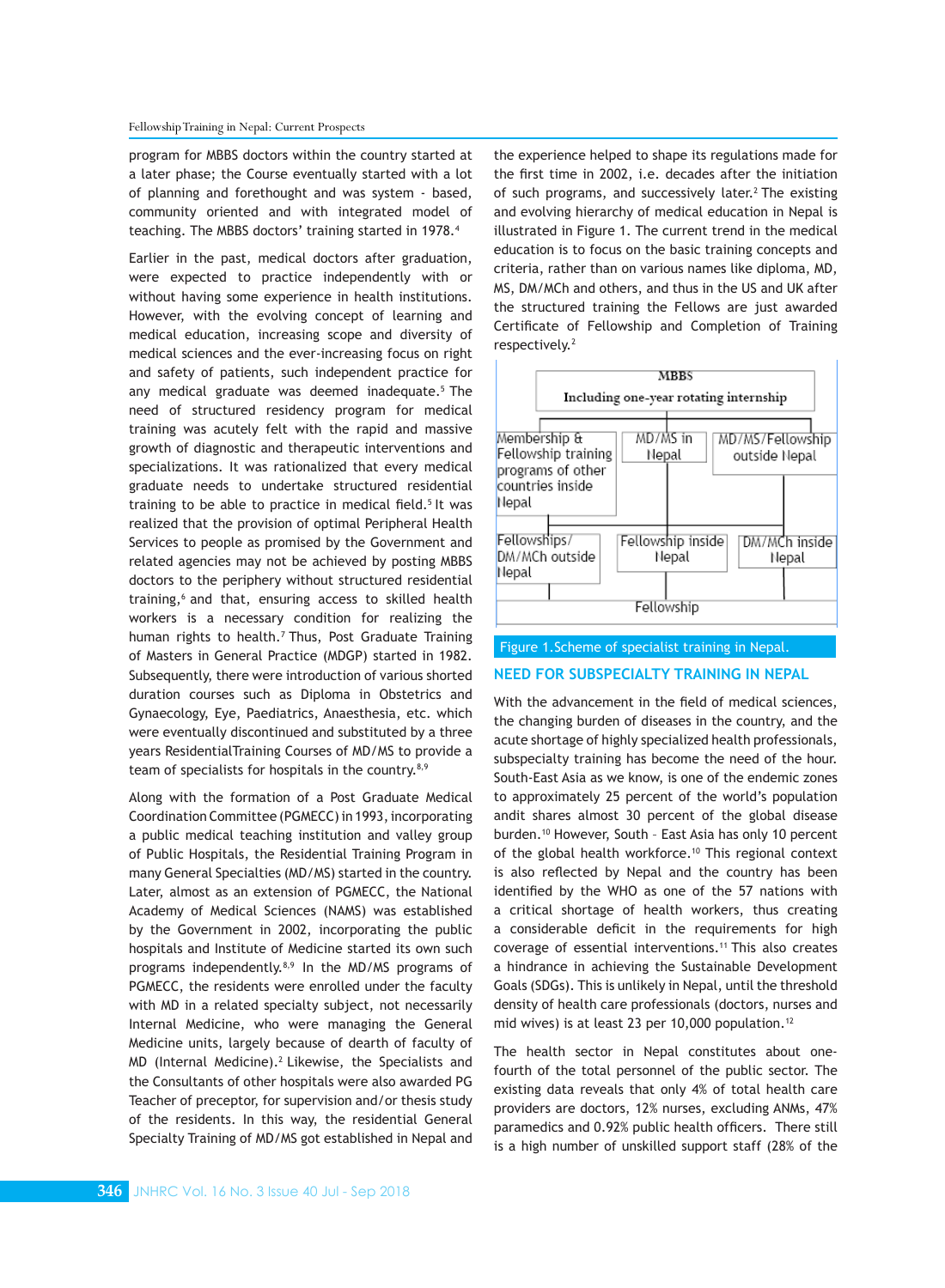Fellowship Training in Nepal: Current Prospects

total health care workers), thus posing a health system challenge to decrease the volume of unskilled and semiskilled labour as a percentage of the total health care workers.13 To add to this, the health policy of the country has not adequately addressed the changing demographics in the country, as is evident by the fact that in spite of a population increase of more than 45 percent in the last two decades, the human health resource has increased by 3.4 % during that time.<sup>14</sup> There is a huge variation in the distribution of health workers among Provinces and between three ecological zones. The lack of qualified health professionals in the far-flung areas of Nepal has also been a long-standing issue.<sup>15</sup>

The prevention and control of infectious diseases continues to pose challenges in Nepal whereas due to a changing lifestyle and environment, the emergence of non-infectious diseases represents more than half the burden of diseases. The mixed epidemiological transition, the triple burden of disease, and new emerging diseases require more medical experts, health researchers and epidemiologists to tackle health issues at the population level.<sup>15</sup> The specialty registered doctors (Post MD/MS) in Nepal as of 2017, as per data from Nepal Medical Council is tabulated below:16

| Table 1. Specialty registered doctors (post MD/MS) in |                |                |                |
|-------------------------------------------------------|----------------|----------------|----------------|
| Nepal, 2017.                                          |                |                |                |
| Specialty                                             | Male           | Female         | Total          |
| <b>Cardiac Surgery</b>                                | 3              | 0              | 3              |
| Cardiology                                            | 107            | 7              | 114            |
| <b>Clinical Genetic</b>                               | 0              | $\overline{1}$ | $\mathbf{1}$   |
| <b>Critical Care Medicine</b>                         | 1              | 0              | 1              |
| <b>CTVS</b>                                           | 6              | $\overline{1}$ | $\overline{7}$ |
| Endocrinology                                         | 13             | 4              | 17             |
| Gastroenterology                                      | 33             | $\overline{1}$ | 34             |
| Geriatric Medicine                                    | 1              | 0              | 1              |
| <b>Hepatobiliary Surgery</b>                          | $\overline{2}$ | $\Omega$       | $\overline{2}$ |
| Hepatology                                            | 1              | 0              | 1              |
| Haematology                                           | $\overline{1}$ | $\Omega$       | $\mathbf{1}$   |
| Nephrology                                            | 17             | 4              | 21             |
| Neurology                                             | 23             | 3              | 26             |
| Neurosurgery                                          | 31             | 0              | 31             |
| <b>Nuclear Medicine</b>                               | 9              | $\overline{1}$ | 10             |
| Paediatric Surgery                                    | 10             | $\overline{2}$ | 12             |
| <b>Plastic Surgery</b>                                | $\overline{4}$ | $\overline{1}$ | 5              |
| Rheumatology                                          | 1              | 1              | $\overline{2}$ |
| <b>Surgical Oncology</b>                              | 20             | $\mathbf{0}$   | 20             |
| Transfusion Medicine &<br><b>Tissue Typing</b>        | 1              | 0              | 1              |

| Urology                                          | 34 | 35 |
|--------------------------------------------------|----|----|
| Data Source: Nepal Medical Council <sup>16</sup> |    |    |

The largest proportion of the total DALYs in Nepal is contributed by Noncommunicable Diseases (51%), followed by communicable, maternal and nutritional deficiencies (35%) and injuries  $(14\%)$ .<sup>17</sup> The noncommunicable diseases with large proportion of DALYs include cardiovascular diseases (17%), chronic respiratory diseases (10%), and diabetes  $(8\%)$ .<sup>17</sup> In comparison to the high-income countries, the DALY rates for chronic respiratory diseases, cirrhosis and other chronic liver diseases are higher in Nepal.<sup>17</sup> A cross-sectional study (n=4000) which randomly selected patients from 31 health institutions found that chronic obstructive pulmonary disease (43%) was the most common NCD followed by Cardiovascular Disease (40%), diabetes mellitus (12%) and cancer (5%). Ovarian (14%), stomach (14%) and lung cancer (10%) were the main cancers accounting for 38% of the distribution. GBD estimates show that the DALY rate for cirrhosis of liver increases to 1746 per 100,000 among those 70 years or older in Nepal. CVD had the highest DALY rate among NCDI for all ages (3502 per 100,00).<sup>17</sup>

Thus, the burgeoning growth of such diseases in the country has led to the increasing demand for diagnostic and therapeutic technologies and interventions all over the country. Government hospitals, medical colleges and institutions are striving hard to provide such services; however, there is acute shortage of well-trained medical professionals. There is a need of well-equipped intensive care units with skilled medical professionals in pulmonary and critical care medicine in different parts of the Nepal. There is also a demand for diagnostic and therapeutic interventions in liver diseases including of liver transplant now.

Taking the above evidences in consideration, it is imperative to have highly specialized academic courses in the country which will cater to producing a cadre of highly skilled human resource in Nepal.

## **NEED FOR FELLOWSHIP TRAINING**

Fellowship Training is obtained in one of the focused areas of a specific specialty or subspecialty.

The ultimate goal of fellowship training is to build a cadre of experts in a focused area. It is to be understood that the primary training objective of any fellowship is to impart advanced interpretive as well as interventional expertise, beyond that which is attainable during residency.Many fellowships, in addition, also train health professionals who evolve into leaders in the field of medicine, education as well as research.<sup>1</sup> Thus, it is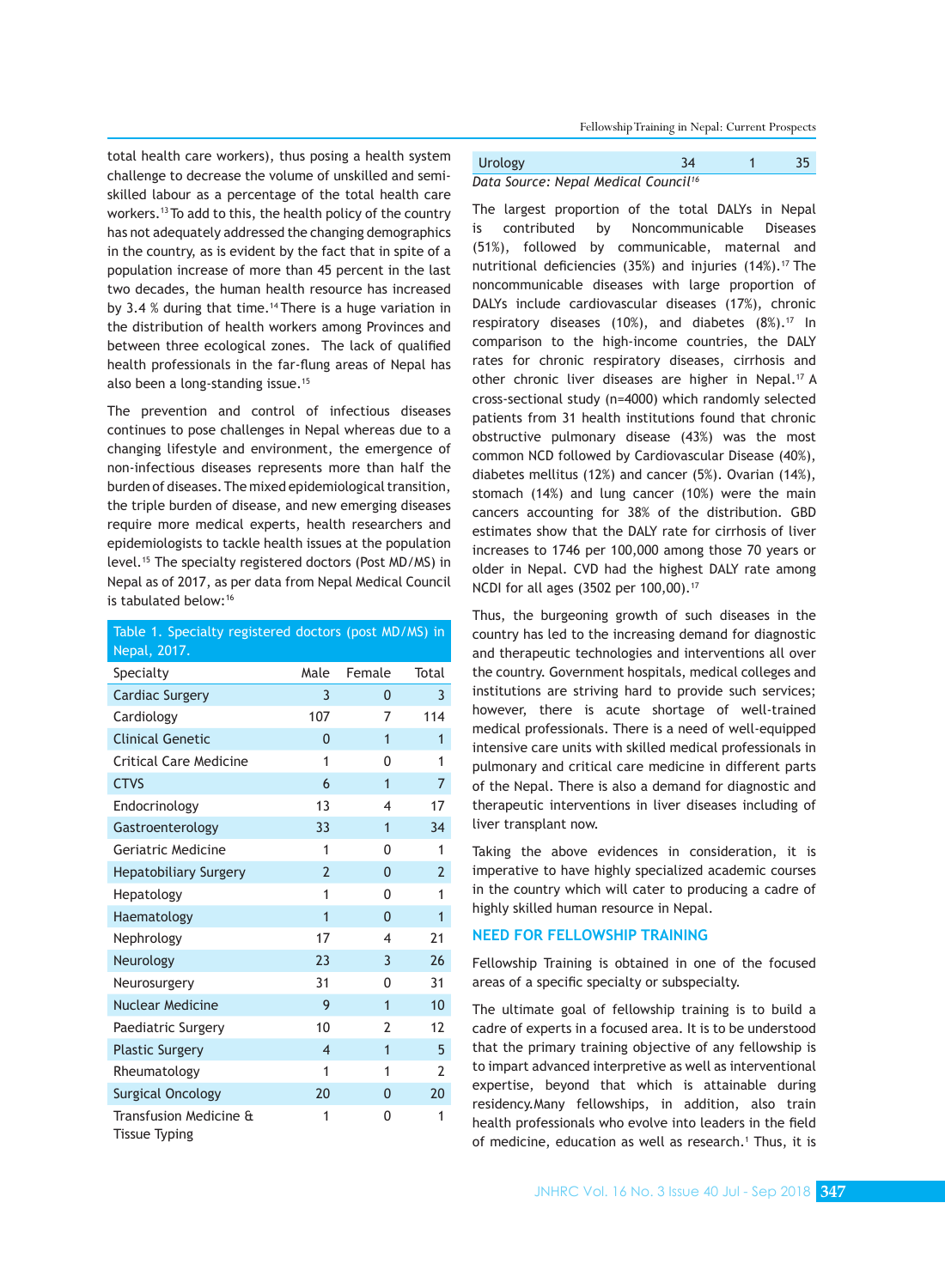these cadre of health professionals who play a pivotal role in teaching future medical students, residents and allied health professionals.

A fellowship program grants the opportunity to master the skills, gain progressive autonomy and have access to further mentorship. The experience also helps facilitate the transition from training to independent practice. Fellows could help fulfill the clinical work load pertaining to highly specific disease conditions; increase research productivity in highly specialized areas of disease; and most importantly, once the training has been completed, allow for improved patient outcomes. 18 Fellowship can also allow a fellow to choose the training centre, and choose the mentor directly and allows a fellow to choose the area of super specialty.

Evidence from several different surgical and medical specialties indicate that the primary reason a fellowship is chosen is to gain extra training and expertise in a particular area of interest and progressively gain confidence and maturity.<sup>19</sup> A study on general surgery fellows specializing in minimally invasive surgery in Canada and the United States revealed that most of the fellows felt unprepared for clinical practice at the end of training, particularly with regard to performing advanced laparoscopic surgery.<sup>20</sup> In another study, fellows of palliative medicine were asked about the relative priorities for receiving various types of fellowship training. In this study, a total of 94% identified clinical training as very important, 63% identified educational training as very important, 33% identified research training as very important, and 21% identified administrative training as very important.<sup>21</sup> Other reasons cited were the perception of entering a more favorable job market and receiving more prestige.<sup>22</sup> Studies have cited proficiency in technical skills, clinical knowledge, teaching and teamwork as the most attractive qualities of an effective clinical fellow.<sup>23</sup> Certain fellowships have the key goal of preparing a fellow specialist to become a productive researcher, and the additional years of training in fellowship adequately prepares a specialist for an academic position.<sup>24</sup>

#### **FELLOWSHIP IN INDIA**

India has been successfully conducting DNB/MD/MS/MCH programs in the country. However, realizing the need for Fellowships, India has identified well equipped centres which have been accredited in the concerned specialties by the National Board of Examinations (NBE), India.<sup>25</sup> The post-doctoral fellowship course in India aims to facilitate and encourage post-graduates aspiring to hone their skills and competencies in their area of interest and aspires to provide the highest quality of specialty

services comparable to any country in the world. The post-doctoral fellowship course also aims to recognize "Centres of Excellence" and to identify experts in a wide array of sub specialties and allied sciences. The post -doctoral fellowship course also aims to improve and promote the existing medical institutions in India to perform high professional services in various fields; create a forum for high level scientific interaction between expert groups and to promote and enhance medical research and innovations which are adaptable to the socio-economic and cultural milieu of the country.<sup>25</sup> The eligibility for the Fellowship program is the candidates with DNB/MD/MS/MCH qualification in the concerned specialty. The selection is based on an entrance test. The admission to the courses is through centralized merit-based counseling. The trainee will maintain a performance record book and undergo an examination at the end of the training, subsequent to which, the candidates will be awarded Fellow of National Board of Examinations.<sup>25</sup>

However, physicians with MD/MS from Nepal often only get the opportunity of shorter one year observer Fellowship in sub-specialties in corporate hospitals in India. The situation indicates the need to start structured Fellowship training program in our country also.

## **FELLOWSHIP – A NEW PARADIGM FOR NEPAL**

The fellowship training program was initially started in the NAMS sixteen years back; however, the name of FNAMS program was subsequently changed to DM/ MCh for the sake of uniformity in the country and the region.8 Clinical Fellowship started in Tilganga Eye Hospital from January 2011.<sup>26</sup> The course ranges from 3 months to 18 months. Fellowship in Emergency Medicine (FEM) was started in BPKIHS in 2013 and is of 18 months duration.<sup>27</sup> Fellowship in Emergency Medicine is also being conducted in PAHS and is of 18 months duration. 28 Fellowship in Urogynaecology, Gynaecologyand Hand Surgery has been started in NAMS recently from 2018.29

A fully academic 3-year fellowship in Pulmonary & Critical Care, Hepatopancreatobiliary Surgery and Cardiology has been initiated for certification for the first time in the history of Nepal at Chitwan Medical College. A full three-year academic fellowship, allows a fellow to tailor the training to coincide with personal interests and future practice goals.A hallmark of the full three-year academic fellowship program is the incredible diversity and refinement of the training experience, thus considerably raising the standard of patient care. The robust clinical experience and the didactic instruction equips fellows to meet the challenges of managing highly specialized case scenarios.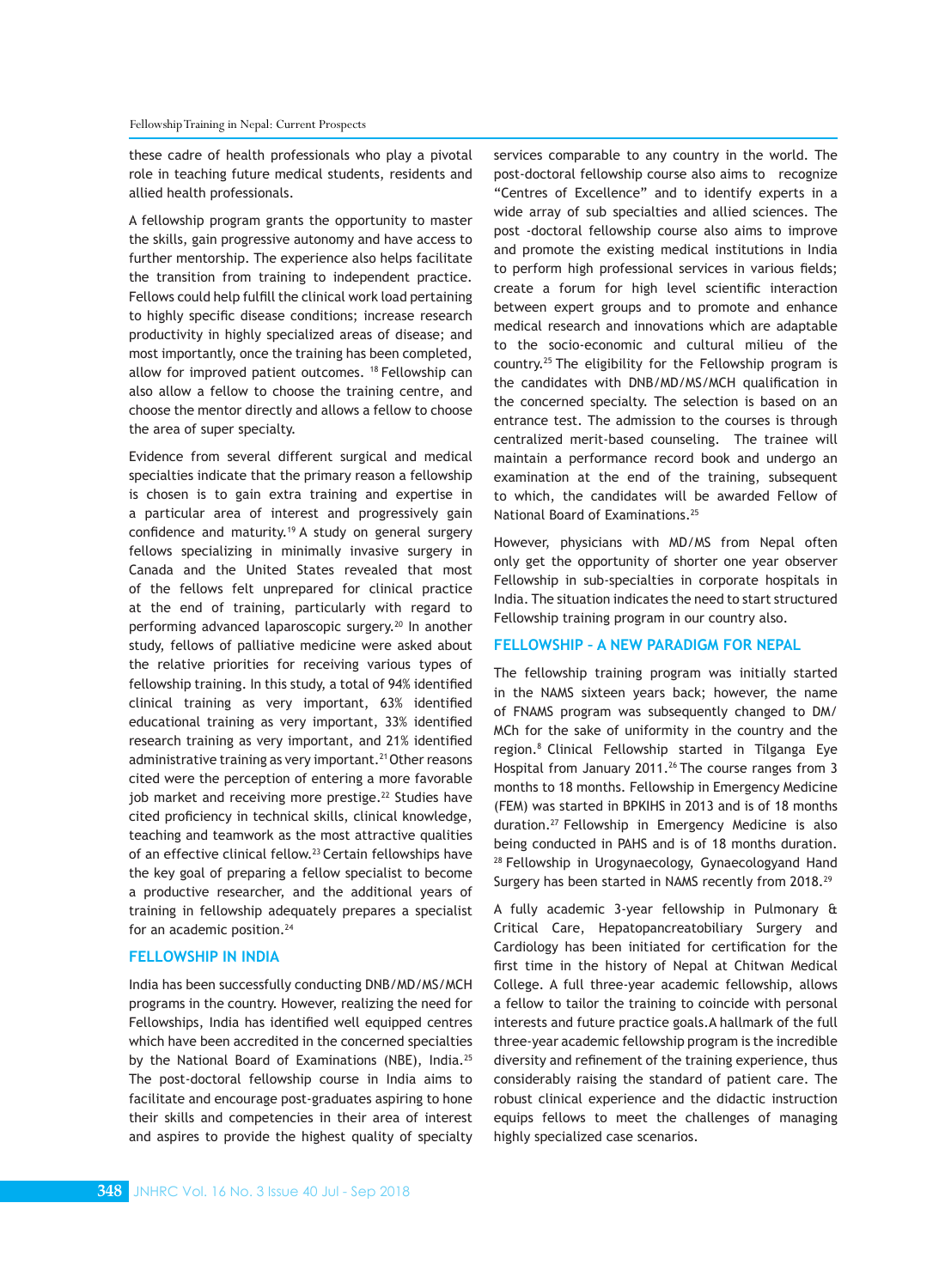## **FELLOWSHIP IN CHITWAN MEDICAL COLLEGE (FCMC)**

Fellowship in Pulmonary & Critical care at Chitwan Medical College (FCMC) started in2017. Fellowship in Hepatopancreatobiliary Surgery and Fellowship in Cardiology has been initiated in Chitwan Medical College from 2018 and all three fellowships are recognized by Nepal Medical Council. CMC has run the Fellowship programs in affiliation with Lincoln University, Malaysia and both are keen on running the quality training programs for the development of specialists. The FCMC is a full academic qualification comprising of 3 years training and is a full residential program requiring more than 90% of working days' experience.

A Fellowship Subject Committee implements the FCMC program. Fellowship in FCMC has a rigorous selection method; unlike other programs where the entrance exam consists of only written exam, the entrance exam of Fellowship in FCMC consists of both written exam and practical exam. In FCMC, the competency level is assessed at four levels: Observer status /Assistant status/ Performed under immediate supervision / Performed under distant supervision.FCMC has also set out a mandatory minimum number of procedures, teaching and learning activities (like directly observed procedural skill, mini-clinical evaluation exercise, case-based discussion and others), presentations and minimum number of teachings to medical students and residents.

During the three-year training period, the students will have to teach and supervise medical students and residents as assigned by the pulmonary and critical care Program Director. All the classes taken have to be entered in the logbook. The teaching requirement is at least eight theory and twelve clinical classes per year (excluding in the round, OPD). The fellow should conduct one thesis study. The thesis should be approved before the final examination.The candidate should publish, or get acceptance letter for publication of, the two research (original) papers in a national/regional/ international indexed journal as specified in the curriculum.In Fellowship at CMC, the assessment criteria are particularly given attention, as it is appropriately highlighted"Whatever you want your students to do, include it as a part of the assessment first, and then only they will learn and do actively"3 The eligibility criteria for exit exam is maintained through portfolio incorporating logbook, training and conference certificate, and other academic activities. The exit exam consists of Theory and Practical (with four examiners with minimum two external examiners). The Fellowship Subject Committee supervises the eligibility of the fellow for exit exam

after fulfillment of all the training criteria.

In summary, the training program criteria are set as required for any DM/MCh programs inside and outside the country. On the top of such criteria, there is also the requirement of one extra paper publication. The additional advantages of an FCMC are that, there is no bond of any sort with CMC. No tuition fee that is charged and adequate stipend is provided to the trainees. CMC is keen on developing quality service and its volume to the people. The high volume of cases and procedures in CMC, exposes the FCMC Fellows to an increased chance of appropriate skill development along with appropriate postings in various other institutions for adequate experience of hands on training. This assures to fulfill the mandatory number of procedures and clinical experiences required for adequate training.

## **THE WAY FORWARD**

Healthcare and medical professionals require adequate training and certification to work in the health system to fill the gap between the available scientific knowledge and technologies and the effective utilization by the patients.30 Fellowship programs for the medical professionals are the cornerstone of providing specialized care to patients. Nepal should focus on providing all the prerequisites, infrastructure and human resource for expanding fellowship programs in the country and thereby enhancing the standard of patient care. The development of Specialty Health Services and Residential Training in the specialty is closely linked with, almost dependent on, each other, i.e. they are complementary to each other and the residential and Fellowship trainingsare built on the existing and required Specialty Health Services for the hospitals and community strengthening both the service and training.<sup>8</sup> The need today is to focus on the basic training concepts and criteria, rather than on various names like diploma, MD, MS, DM/MCh and others, as in the US and UK from where the modern medical care, education and training has evolved. Let the Fellowship training programs at the CMC having all the training criteria with adequate stipend to the trainees without any tuition fee or bond for the candidates to bear be the example for other institutions to consider similar points.

#### **REFERENCES**

- 1. Allen WC. The relationship between residency programs and fellowships in the educational setting. Clin Orthop Relat Res.1990;257:57-60. [\[PubMed\]](https://www.ncbi.nlm.nih.gov/pubmed/?term=18.%09Allen+WC.+The+relationship+between+residency+programs+and+fellowships+in+the+educational+setting.+Clin+Orthop+Relat+Res+1990%3B257%3A57-60.)
- 2. Bhattarai M.D. Facilitation of free residential training inside the country – The fundamental health service responsibility of the Government and its regulatory body. J Nepal Med Assoc. 2015;53(197):40-69 [\[Full Text\]](http://www.jnma.com.np/jnma/index.php/jnma/article/view/2704)